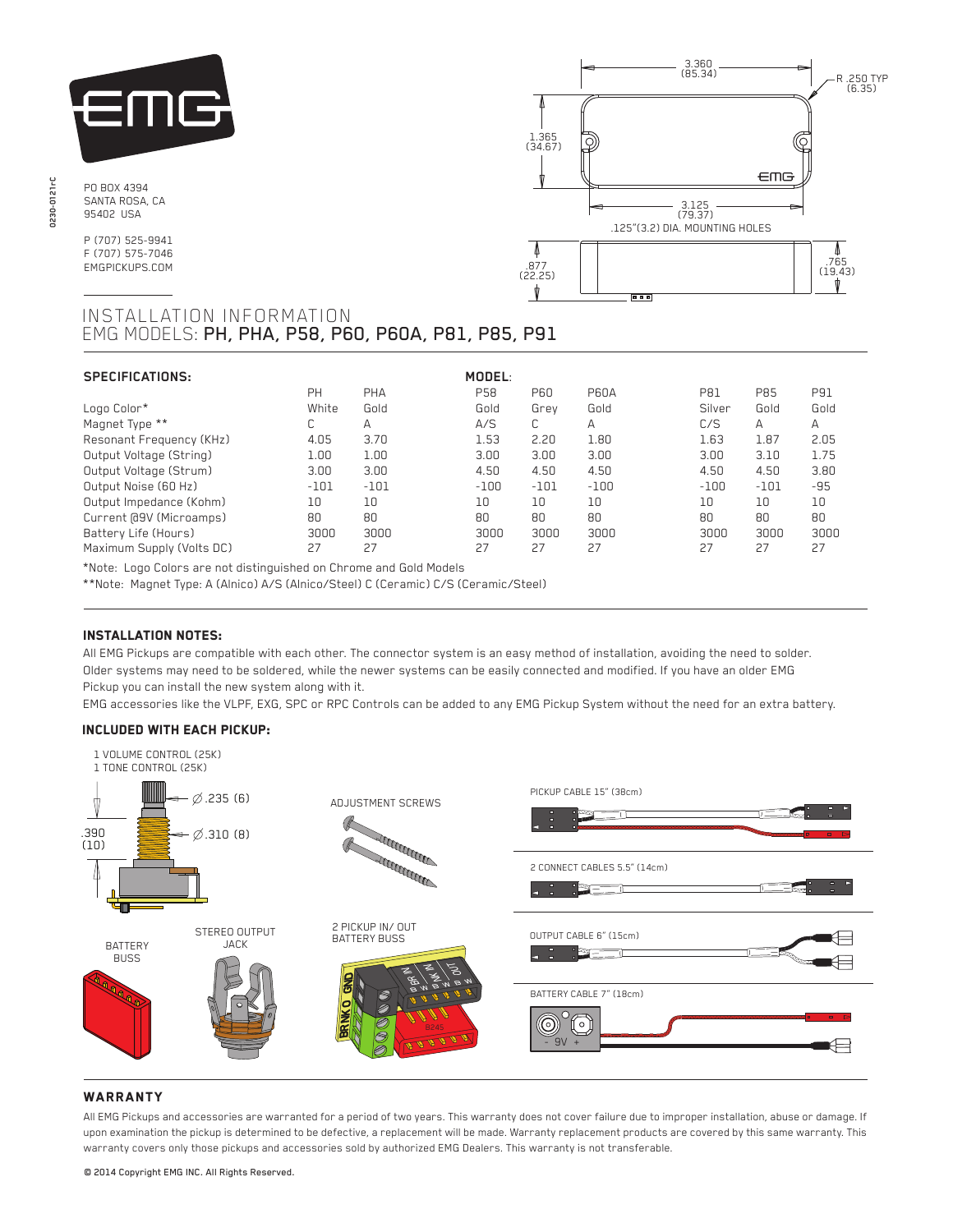# **Installation Instructions:**

# **EMG Models: EMG-PH, PHA, P58, P60, P60A, P81, P85**

# **General Notes:**

Every attempt has been made to make this a solderless installation. There are some instances where this is not possible;

- 1) If your instrument uses the long panel output jack and you had passive pickups you will need a new stereo output jack, the Switchcraft 152B is recommended. Soldering to the new jack will be required, see diagram #4 below.
- 2) Some instruments may already have a battery holder installed and in that case soldering may be required to the battery buss, see diagram #5 below.
- 3) Instruments with two pickups may need soldering to the selection switch in some installations.

If you are installing only one pickup use the instructions on this page. If you are installing two pickups go to page 3 and begin there.

# **Diagram #1**

Insert the plug onto the 3 pin header of the pickup as shown above. Note the orientation arrow.

# **Installation (One Pickup Guitars):**

1) Plug the pickup cable onto the EMG Pickup header as shown in diagram #1 and route the cable to the control cavity. If the cable is too long, wind up the excess and keep it under the pickup if possible.

# **Master Volume control only**

2) Refer to diagram #2. Plug both the Pickup cable and the output cable onto the Volume control as shown, then go to step 4.

### **Master Volume and Tone control**

- 3) Refer to diagram #3. Plug the Pickup cable onto the Volume control as shown. Plug a coax cable from the Volume control to the Tone control. Plug the output cable onto the tone control as shown.
- 4) Connect the wires of the output cable to the output jack by pushing the connectors on as shown. WHITE wire to the TIP (T) contact, BLACK wire to the SLEEVE (S) contact BLACK Battery Negative wire to the RING (R) contact.
- 5) Using the battery buss, insert the RED wire of the pickup, and the battery RED wire. Extra pins can be used for EMG Accessories.
- 6) Put the battery in the insulating foam piece provided and place it securely in the control cavity. We suggest that you plug in the instrument and test it before closing the control cavity.



FROM PICKUP





# **Diagram #4**

# **Soldering to the 152B Panel Jack:**

If your instrument has a long Panel Jack like the one below you will have to solder the output cable as shown. Ground (Black) to the sleeve Signal (White) to the Tip Battery Negative (Black) to the Ring



### **Diagram #5**

# **Soldering to the battery buss:**

If your instrument has an older EMG Pickup you can solder the pickup RED wire to the buss. Simply use some needle nose pliers, pull out the V+ header and solder the RED Wire from the pickup(s) to any of the pins and then re-insert the header into the housing.



Solder the RED wire from the Battery Holder and/or pickups and re-insert the Header into the insulation cover

P90 INSTRUCTIONS Page 2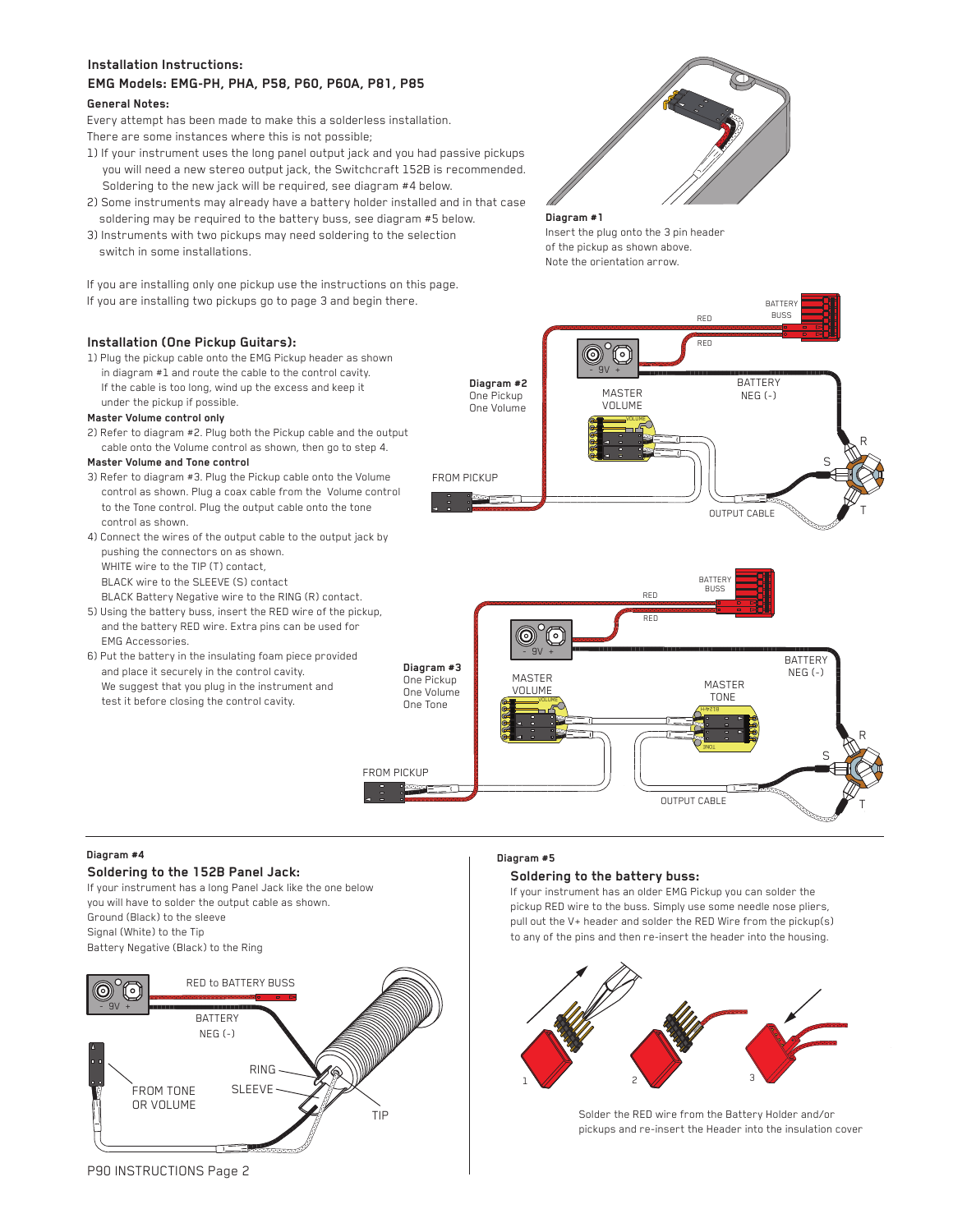## **Installation Instructions:**

# **EMG Models: EMG-PH, PHA, P58, P60, P60A, P81, P85**

## **Two Pickup Guitars with Selection switch:**

Guitars with two pickups and a selection switch will use the EMG B245 Pickup Buss. The Pickup Buss is a convenient way to wire your guitar without soldering. There is a separate sheet attached to these instructions that describes the Pickup Buss in detail.

In all installations it's best to find a place to mount the Pickup Buss in the control cavity before starting. Then, after the cables are routed use the velcro to mount it securely.

### **2 Pickups / Toggle Select Switch / Master Volume and Tone**

- 1) Install the Pickups and route the Pickup cables to the control cavity.
- If the cables are too long, wind up the excess and keep it under the pickup. 2) Mount the Volume and Tone controls into the body.
- Plug both Pickup cables onto the Pickup Buss (BLACK Shroud) as shown, Refer to diagram #6a
- Bridge Pickup to position 1 Neck Pickup to position 2.
- 3) Plug a coax cable from the Pickup Buss (position 3) to the Master Volume control as shown in diagram #6b.
- 4) Plug a coax cable from the Master Volume to the Master Tone as shown.
- 5) Strip the insulation from the switch wires and Insert them into the GREEN Terminal Block and tighten the screws with a small screwdriver.
- The Bridge pickup goes to the BR Terminal
- The Neck pickup goes to the NK Terminal
- The Output of the switch goes to the O Terminal
- If there is a ground wire coming from the switch, insert it into one of the black terminals on the terminal block.
- 6) Plug the output cable onto the Master Tone control and connect the output wires to the output jack by pushing the connectors on as shown. WHITE wire onto the TIP (T) contact,
	- BLACK wire onto the SLEEVE (S) contact BLACK Battery Negative wire onto the RING (R) contact.

### **Diagram #6b**

\*\*\*\*Tips and Tricks\*\*\*\* Start your installation by:

- 1) Determine which type output jack your instrument has. A Stereo 12B type is Included, but if you have a long panel jack a SwitchCraft 152B Long Panel Jack will be required.
- 2) Remove the strings, remove any existing Pickups and controls (remember the order and function of each control)
- 3) Determine a good spot for the Pickup Buss and make sure the cable or wires from the selection switch will reach the Pickup Buss,
- 4) Install the EMG Volume and Tone Controls and tighten them in.
- 5) Then install the pickups keeping any excess cable under the pickup
- rather than in the control cavity.

6) IMPORTANT: EMG Active pickups do not require a string ground wire! DO NOT Reconnect the string ground, it is unnecess

7) Plug the RED Wires of the pickups onto the V+ Supply Buss (RED Shroud) along with the RED of the battery clip.

 Extra pins on the V+ Supply Buss are for EMG Accessories. 8) Put the battery in the insulating foam piece provided and place it securely in the control cavity.

We suggest that you plug in the instrument and test it before closing the control cavity.





### **2 Pickups / Toggle Select Switch / 2 Volumes and Master Tone** Refer to Diagram #7 (Next Page)

- 1) Install the Pickups and route the Pickup cables to the control cavity. If the cables are too long, wind up the excess and keep it under the pickup.
- 2) Mount the Volume and Tone controls into the body. Plug both pickup cables onto the Volume controls as shown.
	- Plug a coax cable from the Bridge Volume control to the Pickup Buss (Position 1) Plug a coax cable from the Neck Volume control to the Pickup Buss (Position 2)
- 3) Plug a coax cable from the Pickup Buss (position 3) to the Master Tone control as shown.
- 4) Strip the insulation from the switch wires and Insert them into the GREEN Terminal Block and tighten the screws with a small screwdriver. The Bridge pickup goes to the BR Terminal
	- The Neck Pickup goes to the NK Terminal
	- The Output of the switch goes to the O Terminal

 If there is a ground wire coming from the switch, insert it into one of the black terminals on the terminal block.

- 5) Plug the output cable onto the Tone control and connect the wires to the output jack by pushing the connectors on as shown.
- WHITE wire onto the TIP (T) contact,
- BLACK wire onto the SLEEVE (S) contact
- BLACK Battery Negative wire onto the RING (R) contact.
- 6) Plug the RED Wires of the pickups onto the V+ Supply Buss (RED Shroud) along with the RED of the battery clip. Extra pins are for EMG Accessories.
- 7) Put the battery in the insulating foam provided and place it securely in the control cavity.
- We suggest that you plug in the instrument and test it before closing the control cavity.